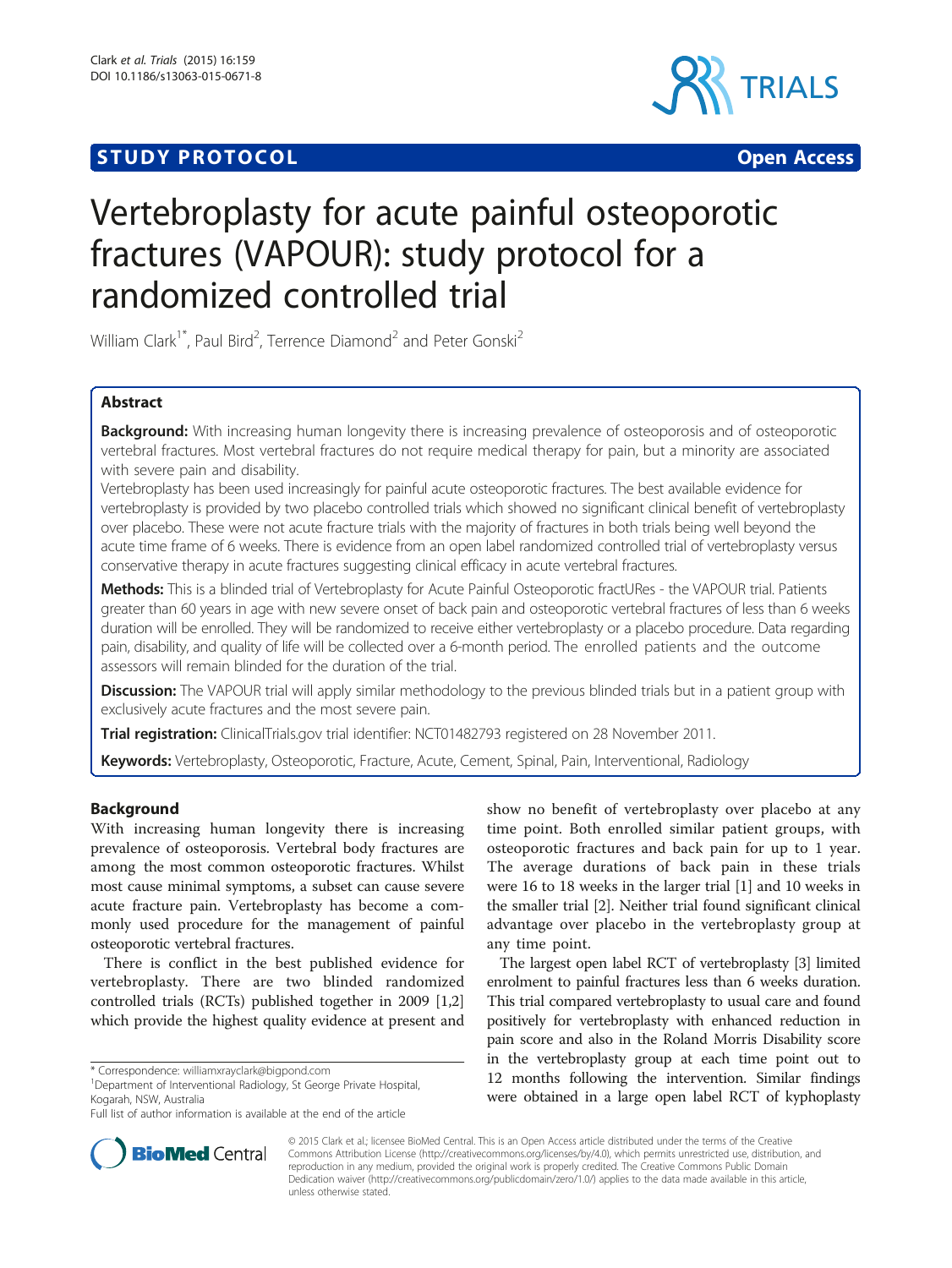versus conservative therapy [[4](#page-6-0)] in a patient group with fracture pain less than 3 months duration.

A debate developed regarding the apparent discrepancy in findings between the blinded and the open label trials. Proponents of vertebroplasty argued that patient selection and procedural technique explained the negative findings in the blinded trials [\[5,6\]](#page-6-0). The Vertos II trial [\[3\]](#page-6-0) was a trial of vertebroplasty for acute fractures whereas the two blinded trials [\[1,2](#page-6-0)] included predominantly non-acute fractures where the bone may have already healed. Patient selection could explain the difference. Technical considerations, and in particular the small volume of cement injected, were also questioned in the blinded trials [[7\]](#page-6-0). Conversely, evidence-based medicine experts have argued that the design of the blinded trials was superior and that the apparent efficacy of vertebroplasty in the Vertos II trial was due to a placebo effect and the inherent bias in an open label trial [\[8-10](#page-6-0)].

A meta-analysis [[11](#page-6-0)] of the two blinded RCTs attempted to answer the remaining question about the efficacy of vertebroplasty in the acute setting. The authors found 57 patients (25 vertebroplasty and 32 controls) from the combined enrolment of both blinded RCTs [[1,2\]](#page-6-0) to have had back pain for less than 6 weeks. This meta-analysis found no benefit of vertebroplasty over placebo at one week or one month. Analysis beyond one month was not presented. This meta-analysis contained little technical data with no reporting of the vertebral fracture levels, the inclusion of inpatients or not (inpatients were completely excluded in the larger trial and not reported in the smaller trial), and the cement volume injected (average 2.6 cc for both trials overall, but no reporting for this sub-group meta-analysis).

There is clearly a requirement for a resolution of the conflicting clinical evidence for vertebroplasty in the acute fracture setting. This requires a blinded RCT of vertebroplasty for acute vertebral fractures (defined as less than 6 weeks duration) with new onset of severe back pain (defined as pain score greater than 7/10). We are conducting such a trial: Vertebroplasty for Acute Painful Osteoporotic vertebral fractURes (The VAPOUR Trial).

#### Mechanics of vertebroplasty

The mechanics of vertebroplasty underpin the treatment's application and patient selection, and these principles need be clarified as they affect study design. We hypothesize that vertebroplasty is only effective when applied in the acute fracture setting in patients with severe pain. It can then potentially provide internal fixation and ameliorate the acute pain generated by fracture fragment motion. To achieve adequate internal fixation in a collapsing bone, we believe that the volume of injected cement is important to outcome and this volume will be measured. We also hypothesize that fractures in different parts of the spine are

subject to different biomechanical forces which affect fracture behaviour. These segments may therefore respond differently to vertebroplasty. We will analyze the sub-groups of thoracic (T4-T10), thoraco-lumbar (T11-L2) and lumbar (L3-L5) as categorized in previous RCTs of spinal augmentation [[3](#page-6-0),[4](#page-6-0)]. It is our anecdotal belief that the thoraco-lumbar segment is the region of the spine that responds best to vertebroplasty in the acute setting. This is the segment that is exposed to the largest flexion forces and accounts for the majority of "osteonecrotic" fracture clefts filled with either fluid or gas [\[12-14\]](#page-6-0). It has been previously demonstrated that thoracolumbar fractures are predisposed to "dynamic mobility" [\[15\]](#page-6-0) which means that the vertebral body assumes different volumes in the erect and supine (or prone) positions. Such a fracture should benefit the most symptomatic relief from internal fracture fixation afforded by vertebroplasty by reducing fracture fragment motion.

The thoracic vertebrae (T4 to T10) undergo relatively reduced flexion force due to the bracing of the posterior elements by the rib cage. The reduced force across the fracture line in the thoracic segment may imply that natural healing is improved and that less mechanical advantage is obtained from vertebroplasty.

# Methods/design

#### Trial design

The trial is a participant and outcome-assessor blinded randomized controlled trial of vertebroplasty for acute fractures. Acute fracture will be defined as new severe onset of back pain (of less than 6 weeks duration) associated with magnetic resonance imaging (MRI) or single-photon emission computed tomography (SPECT) computed tomography (CT) evidence consistent with a recent fracture. MRI or SPECT-CT must be obtained within a week of patient enrolment. The MRI will include sagittal T1 weighted and fat suppressed T2 weighted images of the thoracic and lumbar spine. Deformity of the vertebral body associated with the high signal pattern (T2) and low signal pattern (T1) of acute fracture within the vertebral body will define recent fracture. Note that the precise duration of fracture is defined by careful questioning of the patient as to the date of onset of severe pain. The pain location should be consistent with the recent fracture identified on MRI. When MRI is contraindicated, then SPECT-CT will be obtained. Increased radioisotope uptake in the pattern of recent fracture associated with fracture deformity of the vertebral body will be accepted as evidence of recent fracture.

The trial is of essentially similar design as the previous two blinded RCTs [[1,2\]](#page-6-0). It is a multicentre trial involving four centres in Sydney, Australia that have established vertebroplasty programs. Data will be collected at baseline, 3 days, 2 weeks, 1 month, 3 months and 6 months post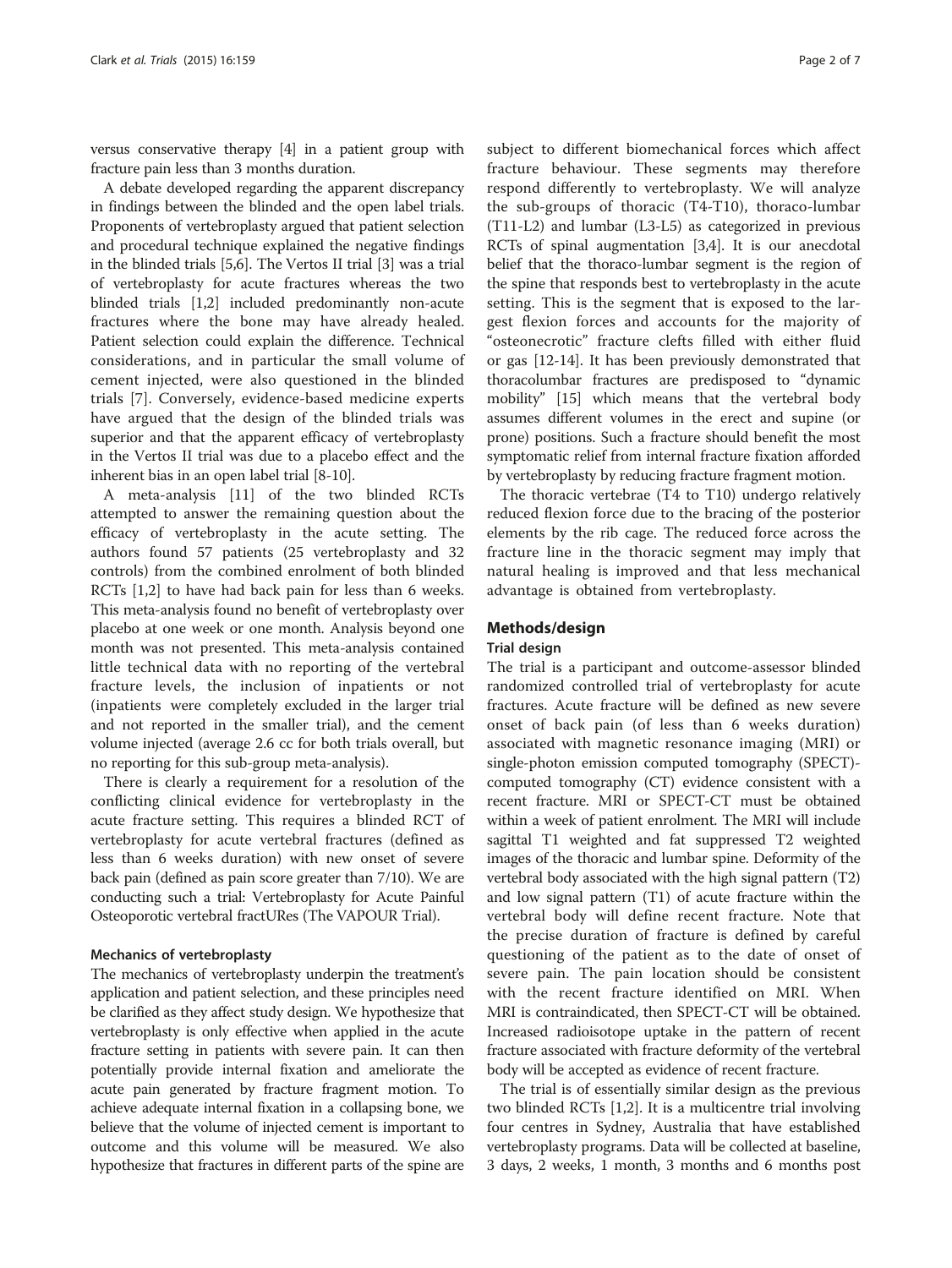intervention. The patient and the data collectors remain blinded for the duration of the trial.

# Patient selection

Patients referred for vertebroplasty will be screened for eligibility according to principle inclusion and exclusion criteria (Table 1). Those patients who are eligible for enrolment will be offered entrance into the trial. Vertebroplasty will not be available outside of the vertebroplasty trial, so that eligible patients are offered the choice between conservative care and enrolment in the trial. Ineligible patients will not be offered vertebroplasty. The conflicting evidence for the role of vertebroplasty in the management of acute osteoporotic fractures will be explained to the patient by the referring physician and the interventional radiologist. Informed consent to participate in the trial will be obtained prior to patient enrolment.

# Baseline assessment

After the patient has consented to inclusion in the trial, baseline medical history including general medical history, history of osteoporosis, previous fractures, previous spinal interventions and medications is recorded. Baseline measure of numeric pain scores and visual analogue pain scores are collected together with Roland Morris Disability score, QUALLEFFO quality of life, medication usage and EQ-5D. The baseline assessment is collected either on the day of the procedure or the day prior to the procedure, depending upon patient convenience.

# Random allocation

The subjects will be randomized to either the control intervention group or the vertebroplasty group using the method of minimization. This will be performed centrally at the National Health and Medical Research Council (NHMRC) Clinical Trials Centre, University of Sydney. The call to the NHMRC Clinical Trials Centre will be made once the patient is in the procedure room immediately prior to the procedure.

Randomization will be 1:1 to each treatment arm, and patients will be stratified by the following factors:

|  |  |  |  |  | Table 1 Principle inclusion and exclusion criteria |  |
|--|--|--|--|--|----------------------------------------------------|--|
|--|--|--|--|--|----------------------------------------------------|--|

| Inclusion criteria                                | <b>Exclusion criteria</b>                         |  |  |  |
|---------------------------------------------------|---------------------------------------------------|--|--|--|
| Age $>60$                                         | Inability to provide informed<br>consent          |  |  |  |
| Pain from one or two acute<br>vertebral fractures | Chronic back pain requiring<br>narcotic analgesia |  |  |  |
| MRI or SPECT-CT obtained within<br>previous week  | Presence of sciatica                              |  |  |  |
| Duration of fracture pain <6 weeks                | Significant retropulsion into<br>spinal canal     |  |  |  |
| Pain >7/10 on numeric scale                       | Evidence of spinal malignancy                     |  |  |  |
| Patient can speak English                         | Active systemic infection                         |  |  |  |

\* Age ( $\langle 75, \rangle$  >75 years) \* Degree of bone height loss (<50%, ≥50%) \* Fracture due to trauma (Yes, No) \* Patient taking steroids (Yes, No) \* Hospital/site.

# Procedures

Patient will be laid prone on the procedure table and an oxygen mask applied. Pulse oximetry monitoring will be used continuously to monitor arterial oxygen saturation and pulse rate. Conscious sedation, comprising midazolam and fentanyl, will be administered intravenously.

Vertebroplasty will be performed according to the standard practice of the Interventional Radiology investigators in the trial. Local anesthetic will be injected into the soft tissues of the back and a 4-mm skin incision made to allow entrance of the vertebroplasty needle. An 11-gauge or 13-gauge vertebroplasty needle will be introduced into the vertebral body using a transpedicular approach and fluoroscopic imaging guidance. Either a unipedicular or bipedicular approach can be employed depending upon operator preference. AVAMAX (CareFusion Corporation) bone cement will be used for all vertebroplasty procedures. The cement is injected into the vertebral body using the approved kit technique during continuous fluoroscopic screening. The injection will be terminated when there is satisfactory distribution of the cement or if there is any cement leak into an adjacent structure. The proceduralists have been advised to attempt "maximal fill" of the vertebral body where possible. Ideally this means a cement distribution from the superior to the inferior end plate, from the medial cortex of the pedicle to the medial cortex of the contralateral pedicle and from the anterior cortex of the vertebral body to the posterior third of the vertebral body. Cement injection is always performed in the lateral screening projection with intermittent fluoroscopic checking in the anteroposterior (AP) projection. When these fluoroscopic end points are achieved in the AP and lateral projections, the injection is ceased. If there is significant venous, disc or spinal canal cement extrusion observed, then the injection is terminated. The vertebroplasty kits used in this trial include an injecting syringe with clear volumetric markings which facilitates volume measurement. The volume of cement injected in each vertebroplasty case will be recorded accurately.

The control intervention is designed to simulate the procedural patient experience of a vertebroplasty. After administration of conscious sedation, local anesthetic will be injected into the subcutaneous tissues of the back in the vicinity of the fracture. A 4-mm skin incision is made and light tapping on the skin will be made to simulate vertebroplasty needle advance. Conversation regarding cement mixing and injection will be made by the operator to suggest a vertebroplasty is being performed.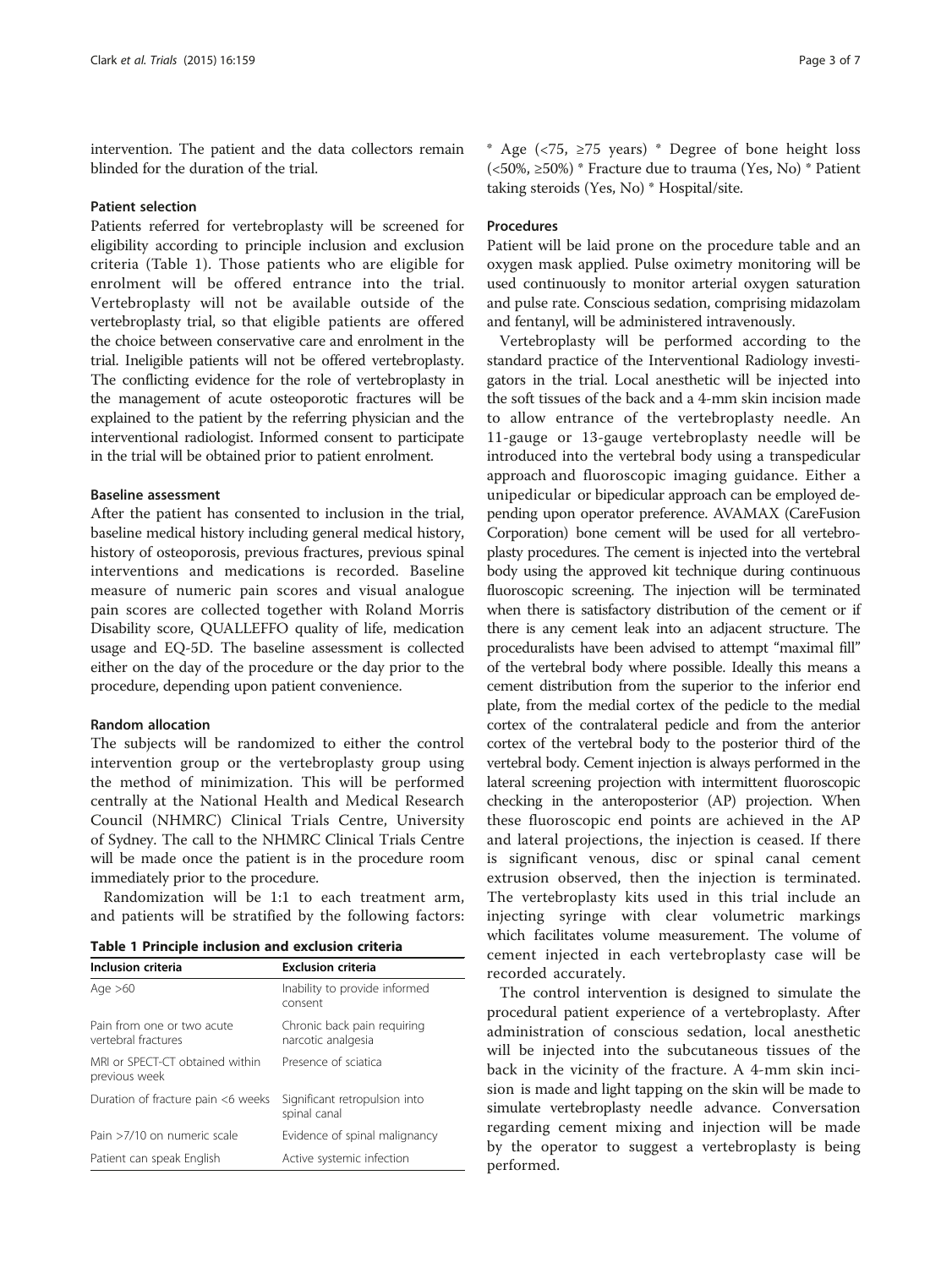#### **Measures**

Data will be recorded at baseline, 3 days, 14 days, and 1, 3 and 6 months following procedure. During the baseline consultation patient questionnaires will be administered in a face-to-face interview. The 2-week and 6-month interviews will also be conducted in person by research staff during patient visits. The other interviews (day 3, month 1 and month 3) will be conducted by the same research staff by telephone. An exception to this will be inpatients that remain in hospital at day 3 who may be interviewed at bedside. The schedule of these data points is presented in Table 2.

The numeric rated scale (NRS) of pain will be used at all data collection points. Patients will be asked to answer with a number between 0 to 10 to estimate their pain intensity. This is the primary outcome measure. To standardize results, the primary pain question is the same as that used in the INVEST Trial [[16](#page-6-0)], the larger of the published blinded trials of vertebroplasty. This primary pain score will record pain over the previous 24 hours. Separate numeric pain scores at rest and during standing or moving will also be obtained.

Visual analogue scale (VAS) of pain will be recorded at the three clinic visits (baseline, 2 weeks and 6 months post procedure). This score will be obtained by asking the patient to make a mark on a line which is 10 cm in length in answer to the primary pain question. The line is marked "no pain" at the left extreme and "worst possible pain" at the right extreme. There are no other divisions or marks on the line. This VAS measure is recorded for overall pain over previous 24 hours as well as separate measures for pain at rest and during walking or activity. This VAS pain score will supplement the NRS pain score at these three time points including the primary end point (NRS pain at 2 weeks post procedure). The subjective nature of patient reported pain is problematic and thus the dual pain measurements. The researcher will also record their own estimate of patient pain at the clinic visits.

The Roland-Morris Low Back Pain and Disability Questionnaire (RDQ) is a 24-item back pain specific functional status questionnaire [[17\]](#page-6-0). It consists of 24 yes/no items, which represent common dysfunctions in daily activities experienced by patients with back pain. Scores range from 0 to 24, with higher numbers indicating worse physical functioning. This score will be collected at all data collection time points.

The Quality of Life Questionnaire of the European Foundation for Osteoporosis (QUALEFFO) comprises 41 quality of life questions and includes five domains: (A) pain; (B, C, D) physical function; (E) social function; (F) general health perception and (G) mental function [\[18](#page-6-0)]. The physical function domain is separated into three sub-domains: activities of daily living (B), jobs around the house (C) and mobility (D), so there are effectively seven categories. Each of these seven categories will be individually scored in addition to an overall score. This questionnaire is quite time consuming and lengthy for the elderly, frail patients in this trial. For this reason it will be administered at baseline, 2 weeks, one month and 6 months but not at 3 days and 3 months.

The European Quality of Life - 5 Dimensions (EQ-5D) is a health questionnaire [[19](#page-6-0)]. This scale is a standardized instrument for use as a measure of health outcome. Scores range from 0 to 1, with 1 indicating perfect health. It also

| <b>Evaluations</b>                                       | <b>Visit baseline</b><br>X | <b>Phone</b><br>day 3 | <b>Visit</b><br>day 14 | Phone<br>1 month | Phone<br>3 month | <b>Visit</b><br>6 month |
|----------------------------------------------------------|----------------------------|-----------------------|------------------------|------------------|------------------|-------------------------|
| Procedure/operative information                          |                            |                       |                        |                  |                  |                         |
| Pain NRS Questionnaire                                   | Χ                          | Χ                     | X                      | X                | X                | X                       |
| Pain VAS Questionnaire                                   | Χ                          |                       | Χ                      |                  |                  | Χ                       |
| Physicians VAS Questionnaire                             | Χ                          |                       | X                      |                  |                  | X                       |
| Roland-Morris Low Back Pain and Disability Questionnaire | X                          | X                     | X                      | X                | X                | X                       |
| Osteoporosis Quality of Life Questionnaire (QUALEFFO)    | X                          |                       | X                      | X                |                  | X                       |
| EQ-5D Questionnaire                                      | Χ                          | X                     | X                      | X                | X                | X                       |
| Change in pain                                           |                            | Χ                     | Χ                      |                  |                  |                         |
| Perception of treatment assignment                       |                            | X                     | X                      |                  |                  |                         |
| Pain medication                                          | Χ                          | X                     | X                      | X                | X                | X                       |
| Timed up and go test                                     | Χ                          |                       | X                      |                  |                  | X                       |
| Adverse events                                           |                            | X                     | X                      | X                | Χ                | X                       |
| Resource use/health care utilization information         |                            |                       |                        |                  |                  | Χ                       |
| Erect spinal X-ray                                       | X                          |                       |                        |                  |                  | X                       |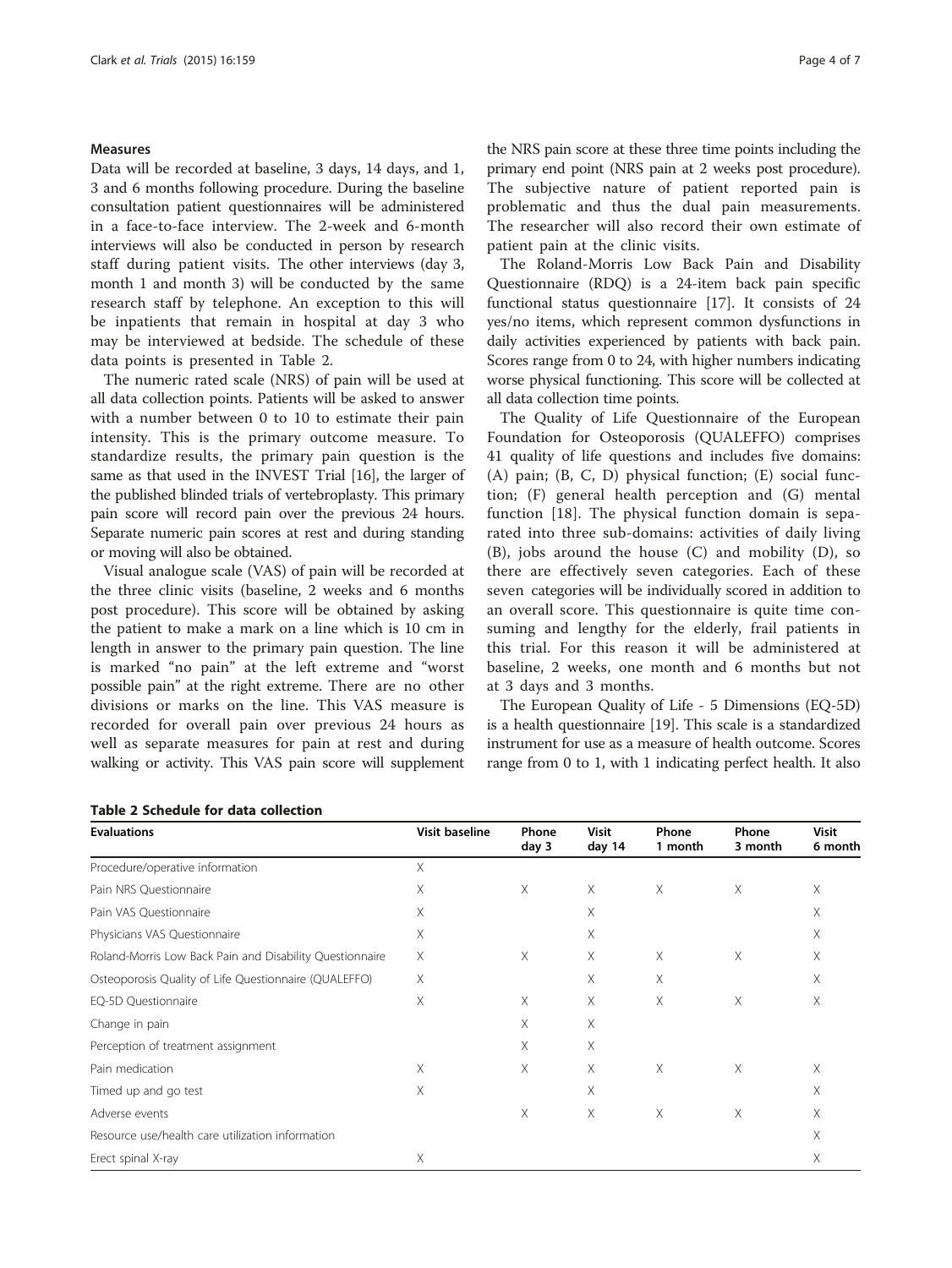includes a 0 to 100 VAS to assess general health. This will be recorded at all data collection time points.

Analgesic consumption will be recorded at each time point. This will include the daily dose of each analgesic. Each medication will be classified as "strong opioid", "mild opioid" or "non-narcotic analgesic" according to opioid comparative information published in the Australian Medicines Handbook [\[20](#page-6-0)]. The opioids classified as "strong" include oxycodone, morphine, fentanyl, pethidine, hydromorphone, buprenorphine and tramadol. The opioids classified as "mild" include medications containing codeine or dextropropoxyphene. The non-opioid medications include paracetamol and non-steroidal anti-inflammatory drugs (NSAIDs). The patient will be given a score of 0, 1 or 2 in each of these three analgesic medication categories depending on the number of concurrent different medications being taken within each category. If the patient is taking two different "strong" opioid preparations, for example one prolonged release and another for breakthrough pain, then the score in the strong narcotic category will be 2. If the patient is using one strong opioid medication the score in this category will be 1. If the patient is taking no "mild" narcotics the score in that category is zero. If the patient is taking either paracetamol or an NSAID, then the score in that category will be 1 and if taking both it will be 2. The scores obtained in each of these three categories will be compared between the control and vertebroplasty groups. It is our hypothesis that the "strong opioid" scores in the vertebroplasty group will be lower than those of the control group.

In addition the daily opiate dose will be converted into a morphine dose equivalent using the Opioid Dose Equivalence, Calculation of oral Morphine Equivalent Daily Dose oMEDD) [[21\]](#page-6-0), published by the Faculty of Pain Medicine which is a faculty of the Australian and New Zealand College of Anaesthetists. The morphine equivalent daily dose at each data point will be compared between placebo and vertebroplasty groups.

Questions regarding perceived pain change after procedure, blinding and perception of treatment assignment will be administered at 3 days and 2 weeks. A timed get up and go test [\[22](#page-6-0)], which is a measure of function in older people, will be performed during clinic visits at baseline, 2 weeks and 6 months. Questions regarding duration of hospitalization, resource use and health care utilization will be collected at 6 months.

#### Sample size

The primary outcome is the proportion of patients achieving a 14 day pain score of less than 4 out of 10 (from a baseline score greater than or equal to 7 out of 10). A sample size of 60 patients per arm will have >80% power and 95% confidence to detect a difference in this primary outcome from 35% in the control arm to 65% in

the active arm, allowing for a modest loss to follow-up. Recruitment is expected to start November 2011 and take approximately 3 years.

## Analysis

Effectiveness analyses will be by the intention-to-treat principle, whereby patients are analysed according to the study arm to which they were randomized regardless of the treatment actually received, and toxicity analyses will be according to treatment received. Proportions will be compared using a two-sided chi-squared or exact (conditional binomial) test. Changes in quality of life measures (pain and functional disability scores) will be analysed using  $t$ -tests to enable comparisons with published studies, and non-parametric tests or regression modelling techniques depending on the distribution of the data. All comparisons will be two-sided with a significance level of 5% considered as being statistically significant. Measures of effect will be presented as either risk differences, odds ratios or mean differences together with the respective 95% confidence intervals.

The primary end point is the proportion of patients whose NRS pain score reduces from 7/10 (or more) to 4/10 (or less) at 14 days. The study sample size is sufficient to detect an absolute difference of 30% in favour of the vertebroplasty arm. Sub-group analysis will also be performed on three different regions of the spine: thoracic (T4 to T10), thoraco-lumbar (T11 to L2) and lumbar (L3-L5). Those patients with two acute fractures involving more than one of these regions will be excluded from this sub-group analysis. We hypothesize that the vertebroplasty efficacy will be maximal in the thoracolumbar group. We expect the benefit will be greater in thoraco-lumbar fractures than in thoracic and lumbar fractures. We hypothesize that the primary end point (pain score <4/10 at 2 weeks) will be achieved in more than 30% additional patients (than control) in the thoracolumbar fractures and in less than 30% additional patients (than control) in the thoracic group and the lumbar group. Note that the trial is not specifically powered for this sub-group analysis, and the statistical conclusions that can be drawn from the sub-group analysis will be limited by the number of patients in each sub-group.

#### Adverse events

Adverse events will be recorded during the 6 months post procedure. An adverse event is defined as any undesirable experience associated with the use of a medical product in a patient. The event is serious and should be reported within 24 hours when the patient outcome is: death, life-threatening, disability or permanent damage, or the event may jeopardize the patient and may require medical or surgical intervention (treatment) to prevent one of the other outcomes.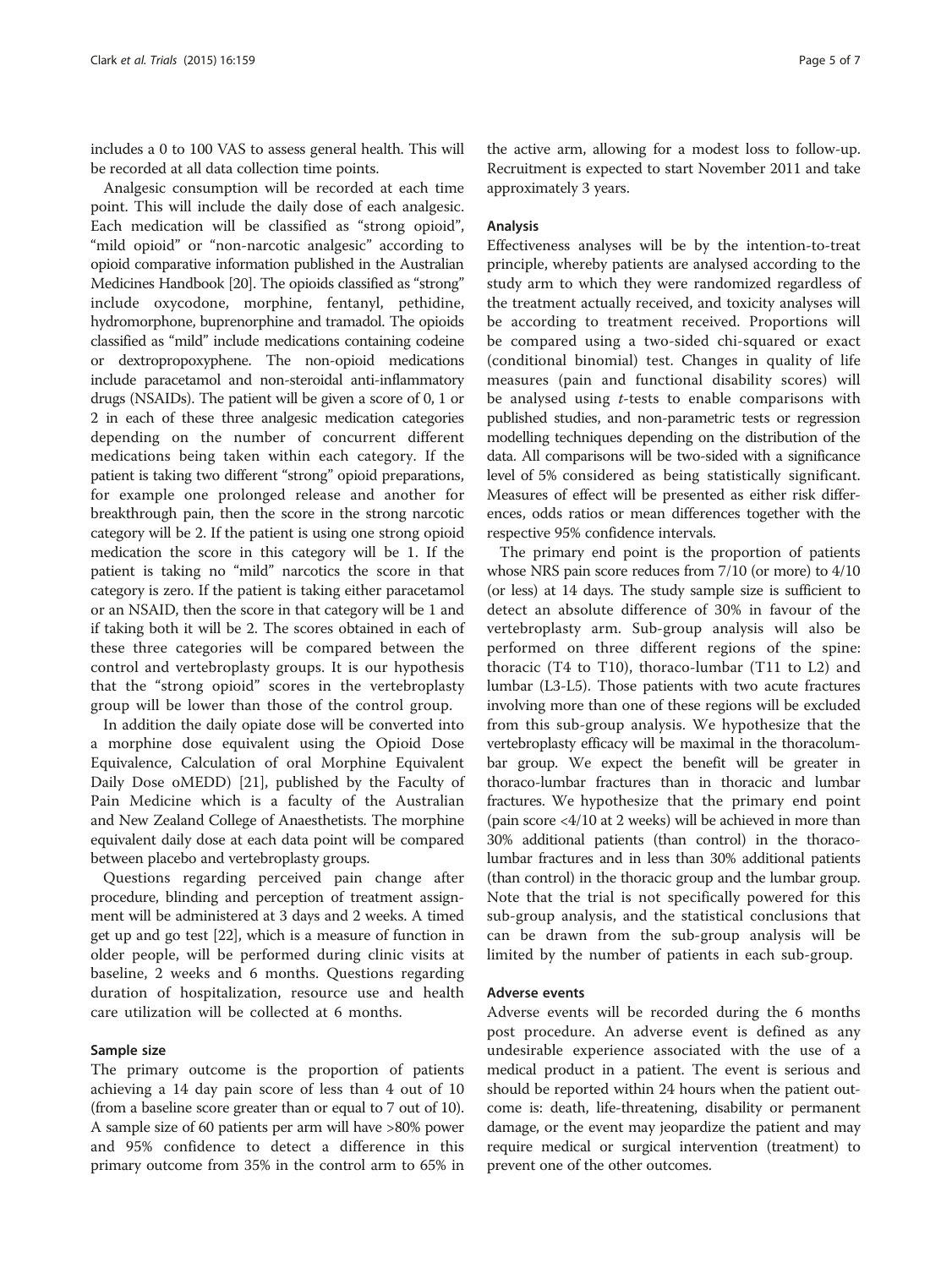An independent safety committee comprising two physicians will review adverse events during the trial. As each serious adverse event (SAE) is reported, one of these physicians will review the details of the SAE within 24 hours. This physician will determine causation (was the SAE deemed related to the procedure or not) and, if related to the procedure, was the event within the adverse events provided in the information and consent.

The safety review committee will review all SAEs every 6 months to determine if each SAE was deemed to have been caused by the procedure or whether the SAE occurred (or could have occurred) as a result of comorbidities and factors other than the procedure.

#### Radiologic measures

Erect radiographs of the thoracic and lumbar spine will be obtained at baseline and at 6 months in a standardized fashion to allow comparison of vertebral body heights. The heights of the fractured vertebral body in the lateral projection will be measured at the posterior margin, mid-point and anterior margin of the vertebral body. It is our hypothesis that vertebroplasty will prevent loss of vertebral body height in comparison to placebo. The X-rays will also assess for incident fractures in the two groups. Radiologic measures will be assessed by two radiologists by consensus. As it is obvious from the 6 month radiograph whether vertebroplasty has been administered, these measurements are not blinded.

# **Ethics**

Ethics approval has been received from the Human Research Ethics Committees of Bellberry Limited [2011-08-414] and also through the National Ethics Application Form by Northern Sydney Local Health District Human Research Ethics Committee [HREC/ 11/HAWKE/228]. Local approval was obtained from South Eastern Sydney local health district governance for St George Public Hospital [SSA/12/STG/30] and for Sutherland Hospital [SSA/12/STG/60]. Local approval was obtained for Liverpool Hospital from South Western Sydney local health district governance [SSA/12/LPOOL/ 45-12/027]. Local approval was obtained for Royal North Shore Hospital from North Sydney local health district governance [1301–009 M].

# **Discussion**

Although the majority of osteoporotic fractures cause minimal morbidity, there is a sub-group of patients that experience severe pain or immobility. This can be a turning point in the life of an elderly patient and can be the difference between independence and institutionalized care. This patient group may develop complications from conservative therapy. Such complications could include

narcotic-induced delirium, narcotic-induced constipation, loss of confidence in mobilizing after prolonged bed rest and swelling in the lower legs due to prolonged sitting with the legs not elevated. The principle of acute intervention is to break this downward spiral and allow early mobilization, earlier rehabilitation and recovery of independence.

There are several difficulties in conducting a randomized controlled procedural trial in an elderly population with acute pain. The primary end point of this trial is the numeric rated pain score at 2 weeks. Patient-rated pain score is subjective and can be affected by other factors, particularly the use of narcotic analgesics. For this reason, the trial includes two office visits (at 2 weeks and 6 months, respectively). These visits allow for the collection of a properly performed visual analogue pain score to supplement and compare with the numeric pain score. The office visits do make the trial more difficult to conduct as elderly patients with osteoporotic fractures often have difficulty arranging transportation and require family members, often at their inconvenience, to accompany them.

The Roland Morris Disability score will provide important data as it comprises 24 yes/no questions relating to low back pain and disability. This measure is regarded by the authors as of equal importance to the pain measures. The disability caused by painful spinal fractures is of just as much clinical importance as the pain itself and the 24 yes/no questions are perhaps less subjective than the simple nomination of a pain score. Analgesic use and duration of hospitalization will also provide objective although indirect measures related to pain and disability.

The inability to provide informed consent may preclude a significant number of otherwise eligible patients from the trial. Elderly patients hospitalized with acute fracture pain are usually treated with narcotic analgesics which can induce delirium and lack of clarity in short-term memory. Patients with chronic back pain are also to be excluded. These patients may derive a clinical benefit from vertebroplasty, but this would less likely translate to a statistically significant change in pain score if the baseline pain score is chronically elevated.

Although the trial sites had existing vertebroplasty programs, we decided at all trial sites to stop offering vertebroplasty outside of the trial. As the best available evidence does not support routine use of vertebroplasty, this was an ethical decision. Patients referred for vertebroplasty now have the choice between enrolment in the trial or conservative therapy. The only means of obtaining a vertebroplasty is via enrolment in the trial. This facilitates enrolment into the trial and links the trial directly to real clinical practice.

There is no crossover in this trial. The larger of the published blinded RCTs [\[1\]](#page-6-0) allowed crossover of patients at one month resulting in 27 of the 61 patients in the control arm crossing over to the vertebroplasty arm.